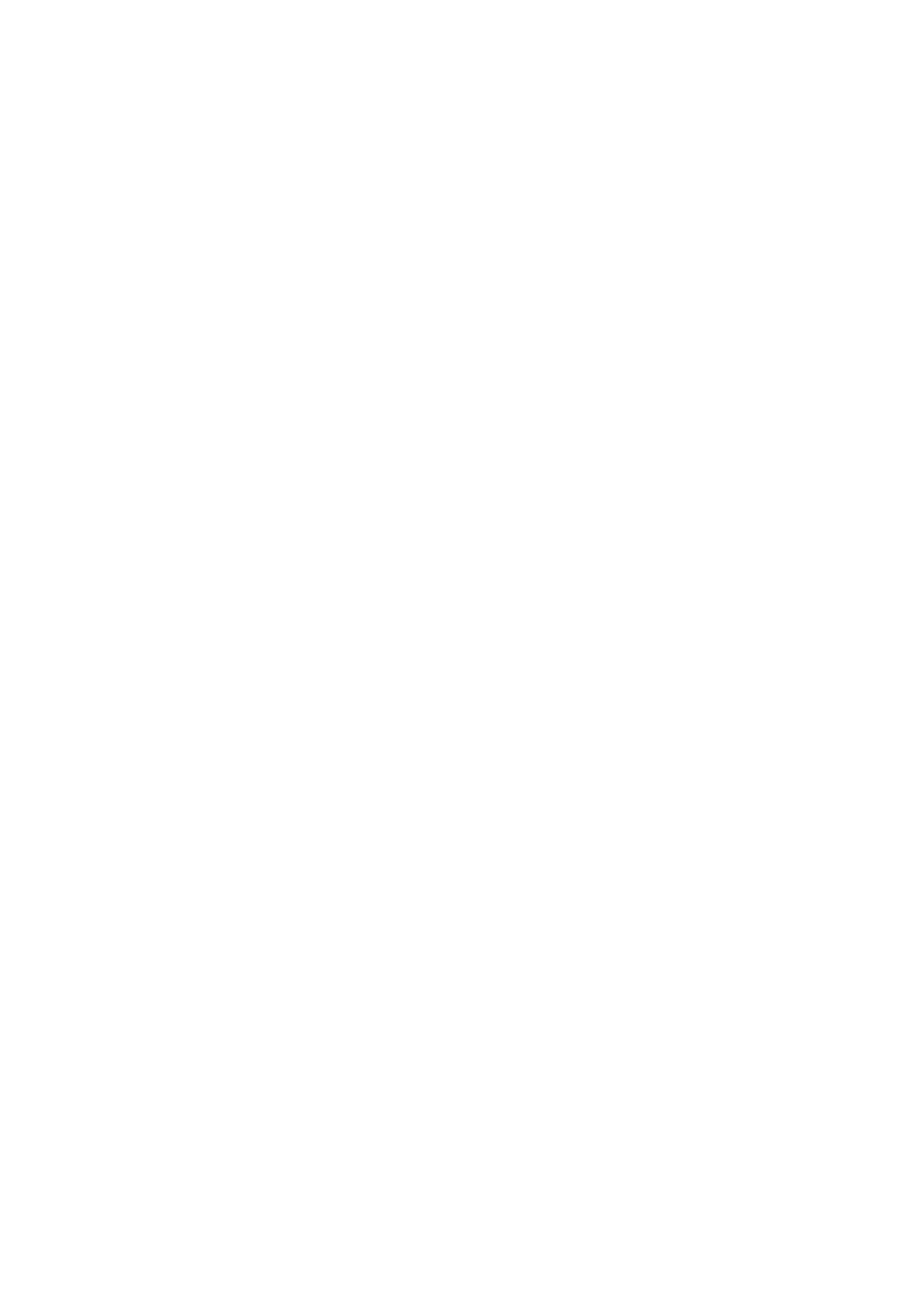# **EMAIL ETIQUETTE TRAINING - ONLINE INSTRUCTOR-LED 3HOURS COURSE OUTLINE**

# **FOREWORD**

An international workplace survey has found that 83% of Singaporeans use email, the Internet, or both while at work and most are convinced it makes them more productive.

With this growing trend in modern business communication within Australia, the explosion of unnecessary and time-wasting emails was one of the biggest sources of complaints. Some 35% of workers said they received high levels of emails that were either time wasting or unnecessary. This evidently points to the volume of emails that are directed to people without having a clear purpose.

In an increasingly knowledge-based economy, it is critical that information is widely accessible and able to be utilised effectively in the workplace. It is also vital that organisations develop policies to guide employees on the correct use of online communications. These should cover issues such as privacy, personal use, monitoring, downloading of content, access by third parties and illegal use of the Internet.

#### **OUTCOMES**

**In this course you will:**

- Master effective email structures to achieve clarity and successful communication
- Learn to write for the reader, starting with effective subject lines
- Make the most of 'email estate'
- Carefully consider the email recipients
- Learn to work within principles or 'rules of thumb' to ensure professional, clear & effective emails
- Perfect grammar because it matters
- Format messages for readability
- Master the inbox using some core principles and email functions

#### **MODULES**

# **Lesson 1: Create Structure for Success**

- Forward-To-CC-BCC
- Urgent
- ! High Importance vs Low Importance
- Subject
- Salutation
- $\bullet$  Introduction Body Conclusion
- Signature
- Draft

# **Lesson 2: Rules of Thumb**

- Effective Subject lines: Tell Me What You Need
- One Page View Only
- Average 15 Words per Sentence
- As Short as Possible Avoid Extra Words
- 2 3 Lines per Paragraph Maximum